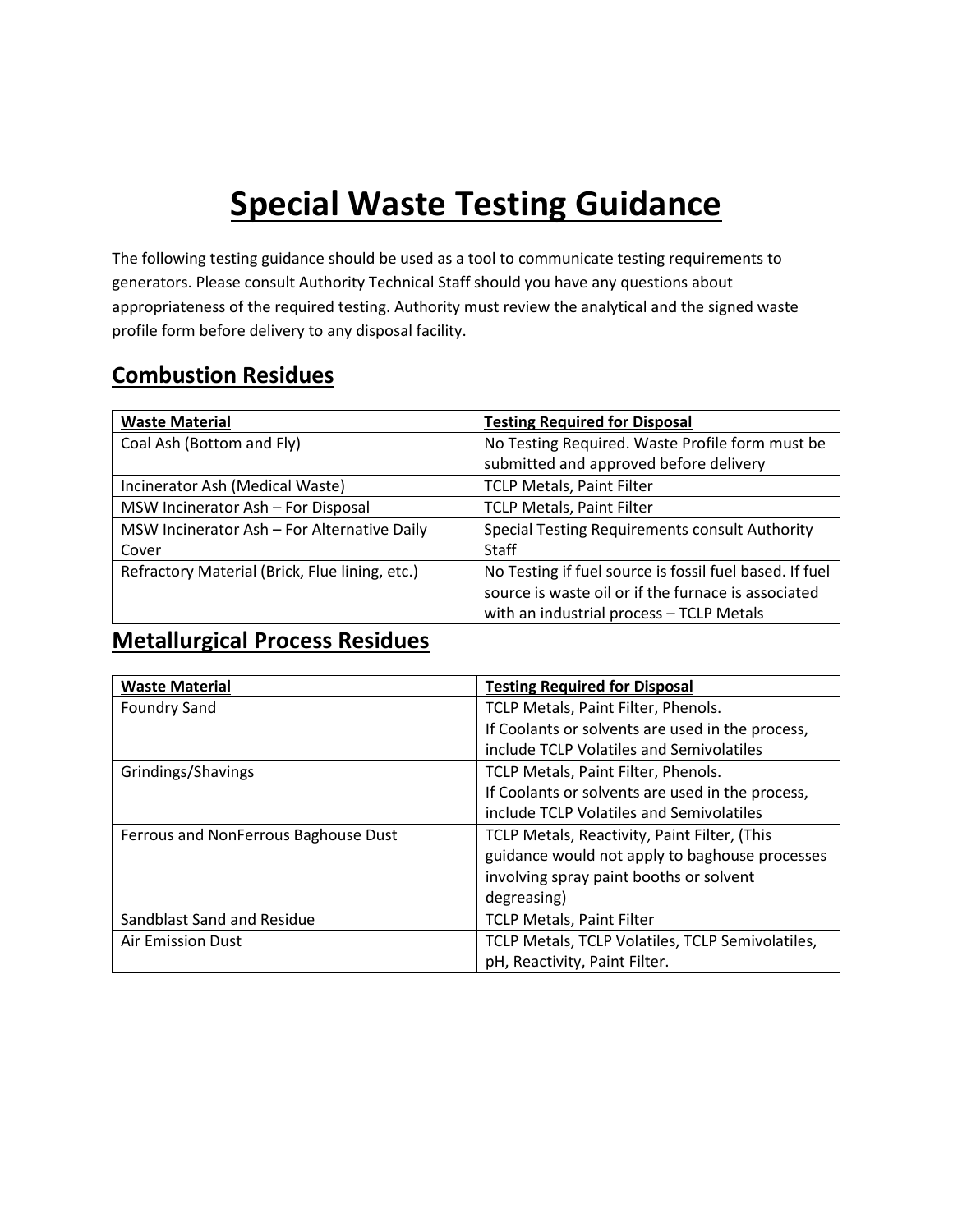# **Sludges**

| <b>Waste Material</b>                               | <b>Testing Required for Disposal</b>                  |
|-----------------------------------------------------|-------------------------------------------------------|
| Publicly Owned Treatment Works (POTW)               | TCLP Metals, TCLP Volatiles, pH, Reactivity,          |
|                                                     | Sludge Flashpoint, Paint Filter, percent solids       |
| POTW Grit/Screening                                 | TCLP Metals, TCLP Volatiles, pH, Reactivity,          |
|                                                     | Flashpoint, Paint Filter                              |
| Industrial Waste Water Treatment Sludge             | TCLP Metals, TCLP Volatiles, pH, Reactivity,          |
|                                                     | Flashpoint, Paint Filter                              |
| <b>Food Processing Sludge</b>                       | <b>Paint Filter</b>                                   |
| <b>Tank Bottoms</b>                                 | Dependent on the contents of the tank. TCLP           |
|                                                     | Metals, TCLP Volatiles, TCLP Semivolatiles,           |
|                                                     | Flashpoint, Reactivity, pH, Paint Filter              |
| Oily Sludge, Petroleum Derived                      | Dependent on Petroleum Type. TCLP Metals,             |
|                                                     | TCLP Volatiles, TCLP Semivolatiles, Flashpoint,       |
|                                                     | Reactivity, pH, Paint Filter                          |
| Other Industrial Process Sludge                     | TCLP Metals, TCLP Volatiles, TCLP Semivolatiles,      |
|                                                     | TCLP PCB's, Flashpoint, Reactivity, pH, Paint Filter  |
| Oil Waste Seperator Sludge                          | TCLP Metals, TCLP Volatiles, TCLP Semivolatiles,      |
|                                                     | Total PCB's, Flashpoint, Reactivity, pH, Paint Filter |
| Sludge that is accepted at the Regional Landfill be |                                                       |
| over 70% Solids or Pass a Paint Filter test.        |                                                       |

## **Miscellaneous**

| <b>Waste Material</b>                 | <b>Testing Required For Disposal</b>              |
|---------------------------------------|---------------------------------------------------|
| Railroad Ties & Creosote Treated Wood | TCLP Semivolatiles (Acid Fraction only)           |
| Auto Shredder Residue (Auto Fluff)    | Generally a minimum of 3 representative           |
|                                       | composite samples. TCLP Metals, TCLP Volatiles,   |
|                                       | TCLP Semivolatiles, Flashpoint, Reactivity, pH,   |
|                                       | Total PCB's.                                      |
|                                       | Sampling protocal varies depending on whether     |
|                                       | the sample is obtained from a stockpike, or       |
|                                       | freshly produced autofluff. Periodic testing with |
|                                       | be required.                                      |
| "RCRA" Empty Tanks and Drums          | No Testing is required, but a statement is needed |
|                                       | about what type of product the tank held and      |
|                                       | how it was cleaned. MSDS sheets are required if   |
|                                       | available.                                        |
|                                       | Both Ends of the drums or tanks must be cut off   |
|                                       | and the drums must be crushed.                    |
|                                       | Tanks must be cut up into manageable pieces.      |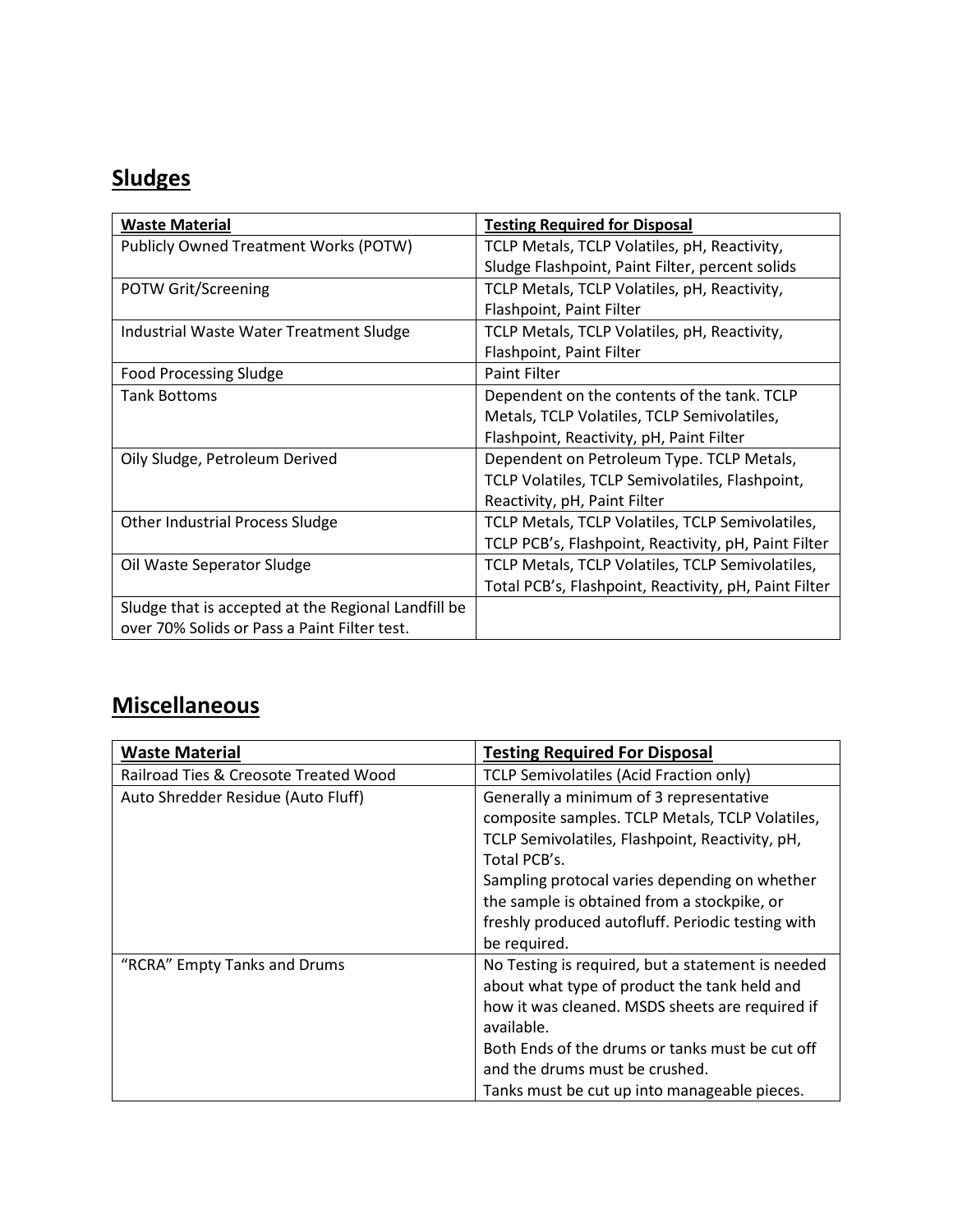| <b>Paint Booth Filters</b>             | TCLP Metals, TCLP Volatiles, Ignitability.     |  |  |  |
|----------------------------------------|------------------------------------------------|--|--|--|
| <b>Floor Drain Sludges</b>             | Analytical requirements vary depending on type |  |  |  |
|                                        | of industry. TCLP Semivolatiles, TCLP Metals,  |  |  |  |
|                                        | Flashpoint, paint filter                       |  |  |  |
| Treated Regulated Medical Waste (TRMW) | A. Only (TRMW) or treated and destroyed        |  |  |  |
|                                        | medical waste (TDMW) which has been            |  |  |  |
|                                        | treated may be accepted at the Regional        |  |  |  |
|                                        | Landfill.                                      |  |  |  |
|                                        | Each Load of TRMW and TDMW to be<br>B.         |  |  |  |
|                                        | accepted for disposal must be                  |  |  |  |
|                                        | accompanied by the original certification      |  |  |  |
|                                        | form. Each certification form must signed      |  |  |  |
|                                        | and dated by the treatment facility shift      |  |  |  |
|                                        | supervisor or treatment facility manager.      |  |  |  |
|                                        | The original and all copies of the             |  |  |  |
|                                        | certification must be maintained at the        |  |  |  |
|                                        | facility for a period of no less than seven    |  |  |  |
|                                        | (7) years from the date they were              |  |  |  |
|                                        | prepared.                                      |  |  |  |
|                                        | TRMW or TDMW can only be accepted at<br>C.     |  |  |  |
|                                        | the Regional Landfill if the VTP results       |  |  |  |
|                                        | have been approved in writing by the           |  |  |  |
|                                        | New York State Department of Health            |  |  |  |
|                                        | and minimum operating standards have           |  |  |  |
|                                        | been established.                              |  |  |  |
| <b>Lead Paint Debris</b>               | <b>TCLP Lead</b>                               |  |  |  |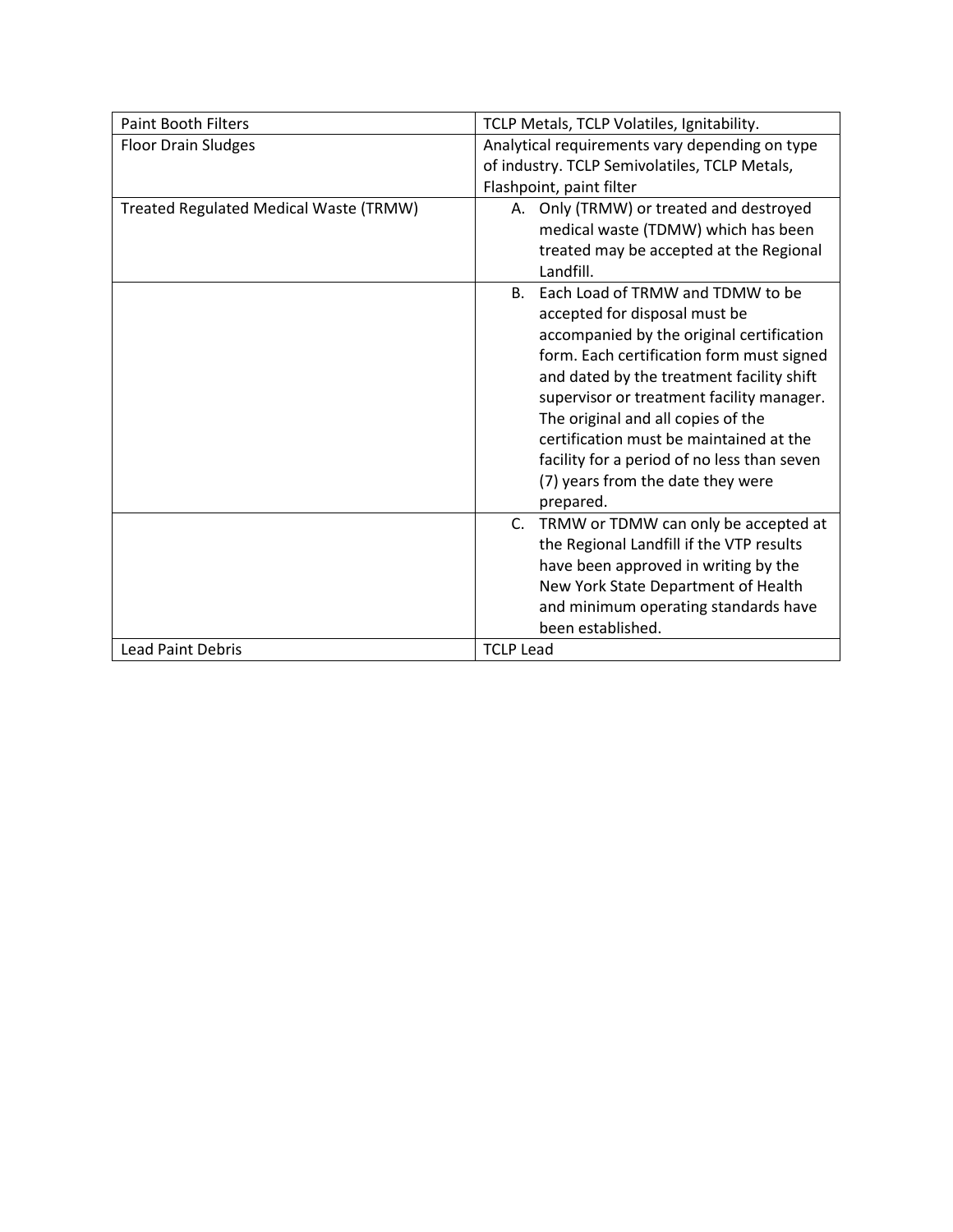#### **Guidance for Acceptance of Petroleum Contaminated Soil at the Regional Landfill**

#### **Virgin Products**

Generator knowledge regarding the product spill release must be provided. For all material types, the generator must supply information on how the release occurred, an estimate on the quantity of product released, and approximate volume of contaminated soil.

Generator must indicate that the release was derived solely from virgin product spill or release, that no other contaminants are known to exist in the waste stream.

Generator may document this information directly on the profile, or in a signed letter accompanying the profile along with the analysis described below. The number of test required will be determined on a case-by-case basis.

| Contaminate                                         | <b>Testing Required For Disposal</b>                |  |
|-----------------------------------------------------|-----------------------------------------------------|--|
| Diesel Fuel, Heating Oils, Kerosene, Hydraulic Oil, | Paint Filter, Flash Point, Ignitability, TCLP       |  |
| Jet Fuel                                            | Semivolatiles, Pesticide& Herbicide*                |  |
| Gasoline                                            | Paint Filter, TCLP Lead, Flash Point, Ignitability, |  |
|                                                     | TCLP Volatiles, Pesticide & Herbicide*              |  |

#### **Non-Virgin Petroleum Contaminated Soil**

| Contaminate         | <b>Testing Required For Disposal</b>                                                                       |  |
|---------------------|------------------------------------------------------------------------------------------------------------|--|
| Used Oil, and Fuels | TCLP Volatiles, TCLP Metals, TCLP Semi-Volatiles,                                                          |  |
|                     | Total PCB's, Reactivity, Paint Filter Test, pH, Flash<br>Point, Ignitability, TCLP Pesticides & Herbicides |  |

**The Authority requires at least one \*representative sample to be taken per 1000 tons of material.** 

**The Authority technical staff does have the right to request additional samples be taken depending on the site conditions and contaminates present.**

*\* To enable the Authority Technical Staff to waive the testing for pesticides or herbicides we would require a letter from the generator stating that pesticides and herbicides were never used or stored in the area of excavation*

**\***Representative Sample means a sample of a universe or whole (e.g., waste pile, lagoon, ground water) which can be expected to exhibit the average properties of the universe or whole (40 CFR Sec. 260.10). In other words, a sample is representative if it is a collection or portion of a waste stream that demonstrates the composition of the whole waste stream.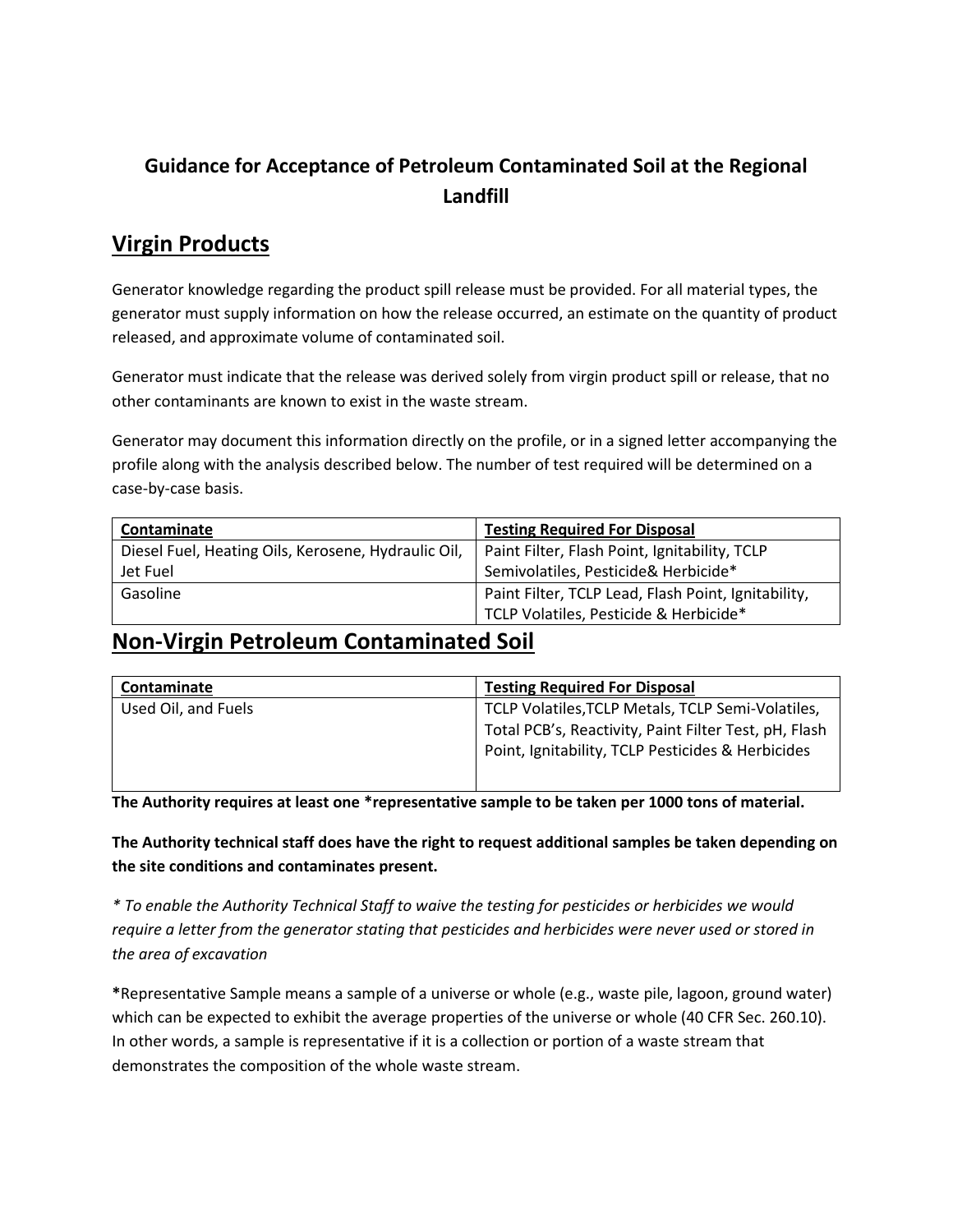# **Acceptance Limits for the Oneida Herkimer Solid Waste Authority Regional Landfill**

| Characterization | <b>Limits</b>                                                     | <b>EPA Test Method</b>   |
|------------------|-------------------------------------------------------------------|--------------------------|
| Ignitability     | Greater Than $140^{\circ}F(60^{\circ}C)$                          | Method 1030, Method 1010 |
| Flash            |                                                                   | Pensky-Martens Limit     |
| Corrosivity (pH) | $pH > 2$ and < 12.5                                               | NACE Standard TM-01-69   |
| Paint Filter     | <b>PASS</b>                                                       | EPA Method 9095B         |
| Percent Solids   | Greater Than or Equal to 75%                                      |                          |
| Reactivity       | Cyanide $\langle 250 \text{ ppm}$ , Sulfide $\langle 500 \rangle$ | Cyanide Guidance Value   |
|                  | ppm                                                               |                          |

### **TCLP Metals**

| Parameter     | <b>Regulatory Limits (mg/L)</b> | <b>EPA Test Method</b> |
|---------------|---------------------------------|------------------------|
| Arsenic       | 5.0                             | EPA Method 6010        |
| <b>Barium</b> | 100                             | EPA Method 6010        |
| Cadmium       | 1.0                             | EPA Method 6010        |
| Chromium      | 5.0                             | EPA Method 6010        |
| Lead          | 5.0                             | EPA Method 6010        |
| Mercury       | 0.2                             | EPA Method 7470        |
| Selenium      | 1.0                             | EPA Method 6010        |
| Silver        | 5.0                             | EPA Method 6010        |

#### **TCLP Volatiles TCLP Semi-Volatiles**

| Parameter          | Regulatory    | <b>EPA Test</b> | Parameter             | Regulatory    | <b>EPA Test</b> |
|--------------------|---------------|-----------------|-----------------------|---------------|-----------------|
|                    | <b>Limits</b> | <b>Method</b>   |                       | <b>Limits</b> | <b>Method</b>   |
|                    | <u>(mg/L)</u> |                 |                       | (mg/L)        |                 |
| Benzene            | 0.5           | 8260            | 2-4-Dinitrotolene     | 0.13          | 8270            |
| Carbon             | 0.5           | 8260            | Hexachlorobenzene     | 0.13          | 8270            |
| Tetrachloride      |               |                 |                       |               |                 |
| Chlorobenzene      | 100           | 8260            | Hexachloroethane      | 3.0           | 8270            |
| Chloroform         | 6.0           | 8260            | 2-Methylphenol        | 200           | 8270            |
| $1,4-$             | 7.5           | 8260            | 3-,4-Methyphenol      | 400           | 8270            |
| Dichlorobenzene    |               |                 |                       |               |                 |
| 1,2-Dichloroethene | 0.5           | 8260            | Nitrobenzene          | 2.0           | 8270            |
| 1,1-Dichloroethane | 0.7           | 8260            | Pentachlorophenol     | 100           | 8270            |
| 2-Butanone (MEK)   | 200           | 8260            | Pyridine              | 5.0           | 8270            |
| Tetrachloroethene  | 0.7           | 8260            | 2,4,5-Trichlorophenol | 400           | 8270            |
| Trichloroethene    | 0.5           | 8260            | 2,4,6-Trichlorophenol | 2.0           | 8270            |
| Vinyl Chloride     | 0.2           | 8260            |                       |               |                 |